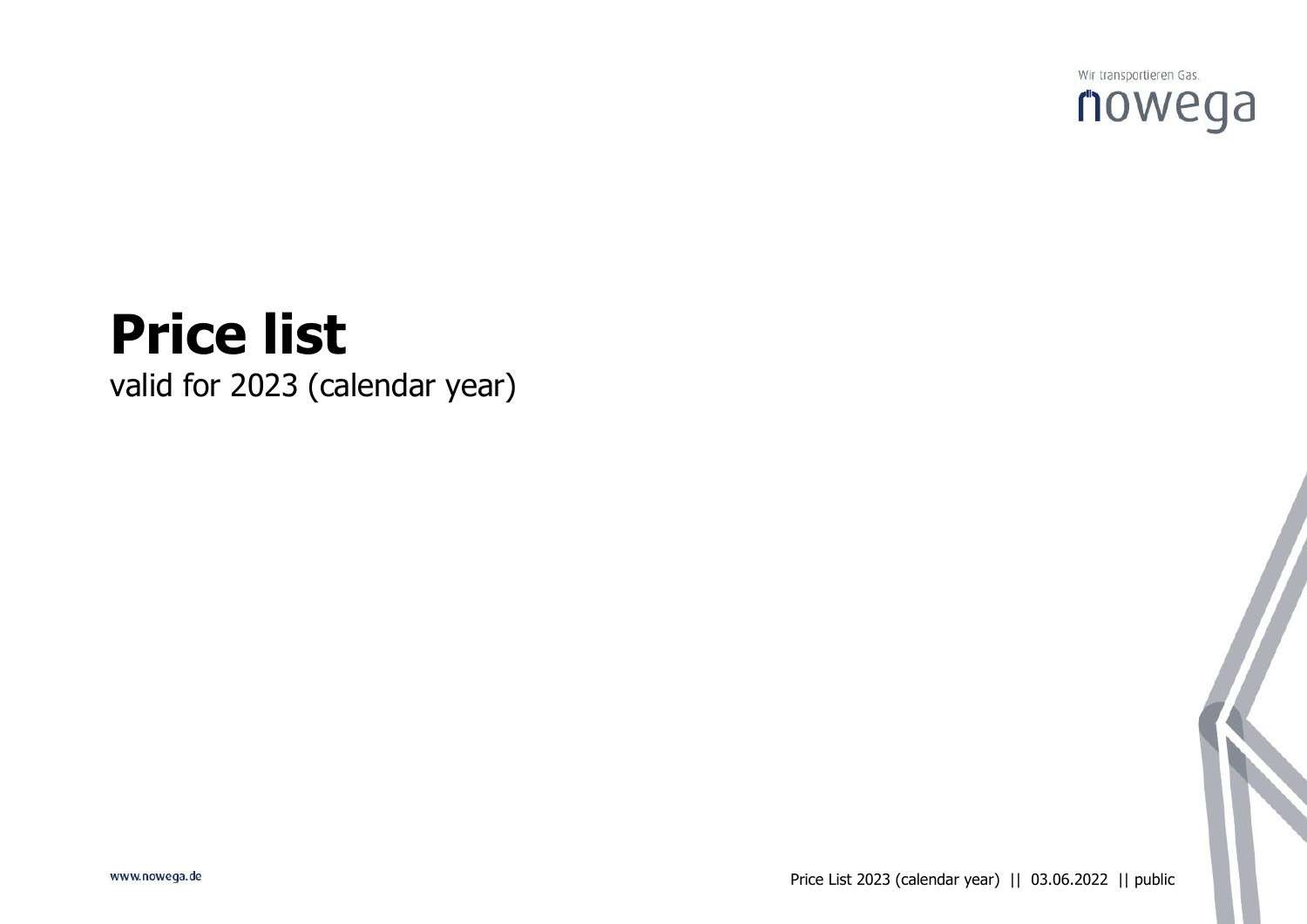## **Table of contents**

Introduction

- 1. Tariffs for intra-day / intra-year / over-year transmission<br>2. Conditional capacity tariff
- Conditional capacity tariff
- 3. Interruptible capacity tariff
- 4. Biogas and market conversion levies<br>5. Rounding rule
- Rounding rule
- 6. Contractual penalties
- 7. Storage fees
- 8. Nomination replacement procedure<br>9 Entry and exit fees
- Entry and exit fees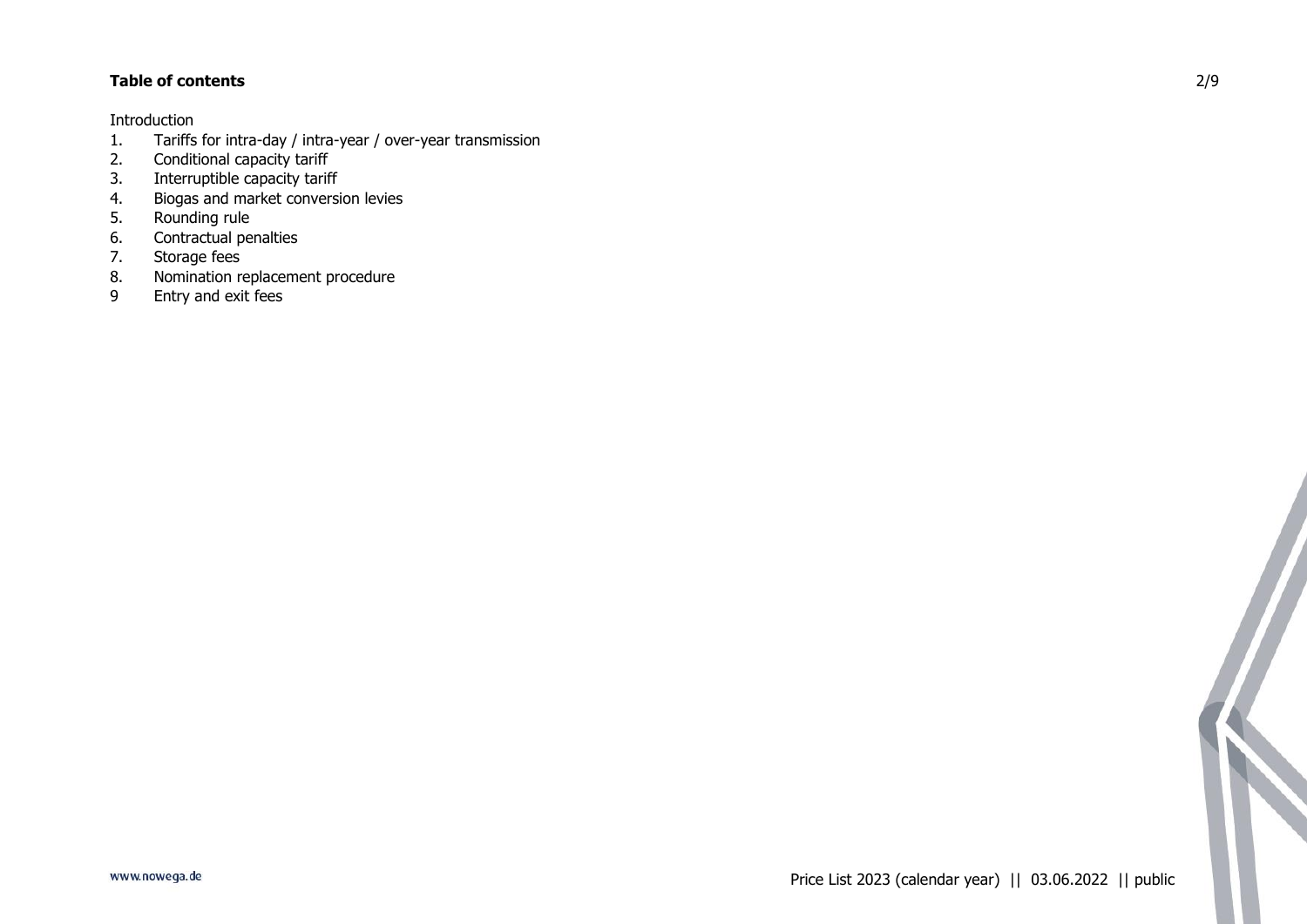#### **Introduction**

The network charges will be determined uniformly as a stamp charge for the planned nationwide market area Trading Hub Europe ("THE") in accordance with the REGENT 2021 specification by the German Federal Network Agency (BNetzA). As with MARGIT 2023, BEATE 2.0 and AMELIE 2021, the REGENT specification, published on 11.09.2020, is based on the requirements of the European Regulation on the harmonisation of transmission tariff structures, the Network Code Tariff (NC TAR), which has been in effect since 2017.

Court appeal proceedings are pending against the REGENT-GP and REGENT-NCG regulations issued on 29.03.2019. The network charges published in this price sheet therefore apply subject to the proviso that the REGENT specifications are not amended or repealed because of the aforementioned proceedings. The outcome of the ongoing proceedings may lead to a change (maybe at short notice) in the tariff structure.

Nowega reserves the right to adjust the fees shown in Part 9 in accordance with Art. 12 NC TAR.

The regulations in this price sheet apply, as well as the

- "Terms and Conditions for the Entry and Exit Contract of Nowega GmbH" (TC) and the
- "Supplementary Provisions" (AT),

unless otherwise specified in this price list.

## **1. Tariffs for intra-day / intra-year / over-year transport**

The daily fee is calculated by dividing the annual fee mentioned in Section 9 of this price list by 365 days or by 366 days (leap year). The fee for intra-year and over-year transmission is calculated by multiplying the daily fee by the number of days in the contract period, taking the following multiplication factors into account.

In accordance with the of the Federal Network Agency specifications regarding the pricing of entry and exit capacities ("BEATE 2.0") dated 29.03.2019 (BK9-18/608, last updated on 16.10.2020 (BK9-20/608)), the following multiplication factors apply to all entry and exit points when converting annual service fees into fractional service fees for capacity products during the year (intra-day products; daily, monthly and quarterly products)

| Intra-day product | (term: 1-24 hours)  | $= 2.0$  |
|-------------------|---------------------|----------|
| Daily product     | (term: 1-27 days)   | $= 1.4$  |
| Monthly product   | (term: 28-89 days)  | $= 1.25$ |
| Quarterly product | (term: 90-364 days) | $= 1.1$  |

The multiplication factors are to be applied to the specific Nowega price for all bookable capacities. The multipliers are not to be used for internal orders.

For intra-day capacity products and capacities stemming from an over-nomination at market area interconnection points, the respective applicable daily charge is divided by 24 hours, and the factor for intra-day products is applied. Only those hours booked on a respective gas day are invoiced.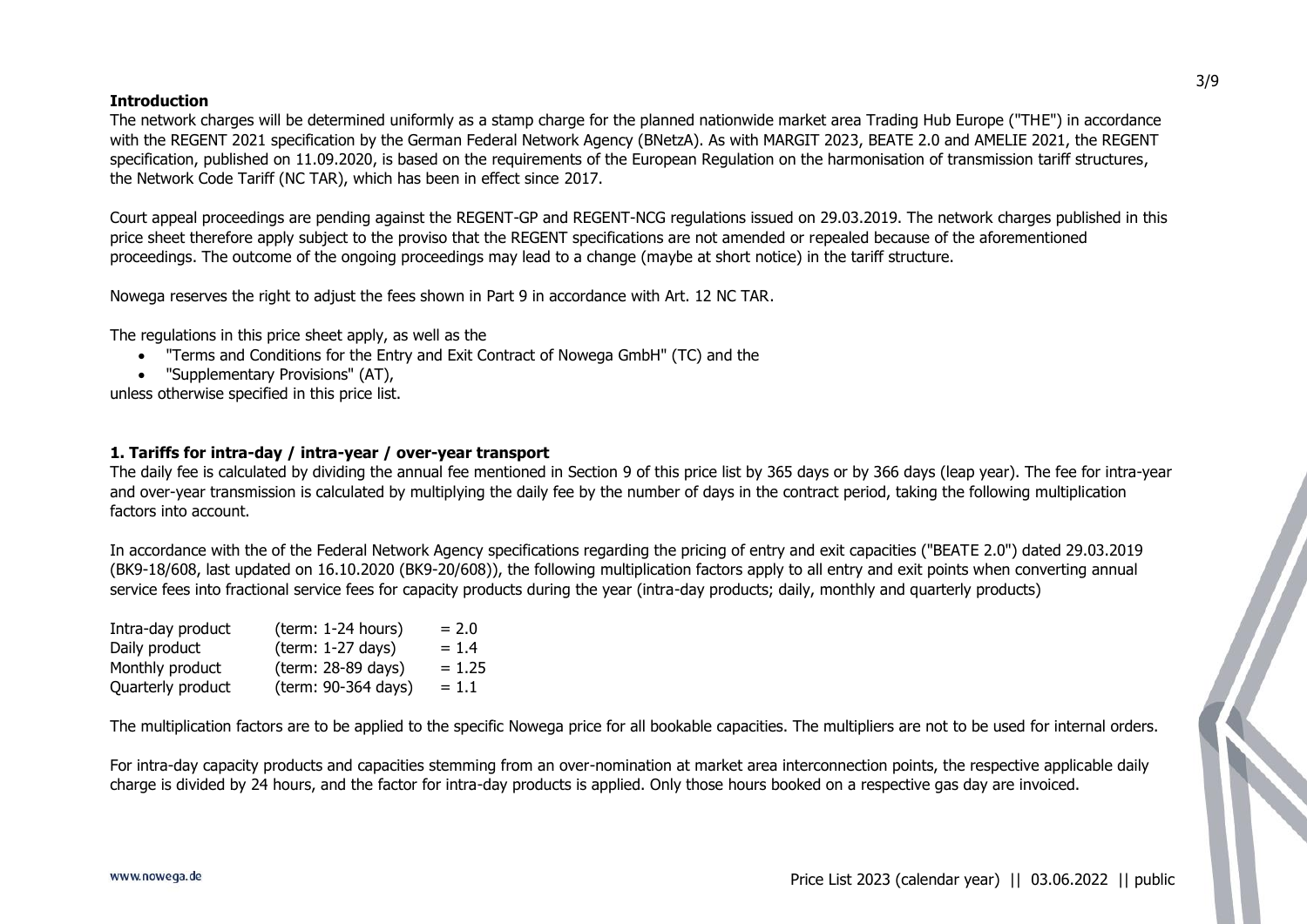#### **2. Conditional capacity tariff**

The BEATE 2.0 regulation mentioned above provides that the charge applied for conditional firm capacity products may not be lower than that applied for interruptible capacity products. A factor of 0.9 is therefore applied to the specific charge. Points at which conditional capacities are offered are marked accordingly in Section 9 of this price list.

#### **3. Interruptible capacity tariff**

Pursuant to the requirements of the above-mentioned BEATE 2.0 regulation, a deduction must be applied to the network charge for interruptible capacity. This deduction must correspond precisely to the conditions for booking firm capacity at the respective network point. The actual interruptions in the last three completed gas business years serve as the basis for determining the deduction amount. In concrete terms, the interruptible capacities actually interrupted are considered in relation to the interruptible capacities marketed within the reference period indicated above. The discount calculated on the basis of this ratio is rounded up to the full percentage value in each case and a safety margin of 10 percent in the L-Gas network and 20 % in the H-Gas network is added. This evaluation is carried out annually by Nowega GmbH within the framework of its pricing activities.

For 2023, a 10 % discount in the L-Gas network and 20 % in the H-Gas network for interruptions given on the network fee will be applied at all entry and exit points, which thus corresponds to a fee for interruptible capacity of 90% respectively 80 % of the network fee due for booking firm capacity at the respective network point.

For interruptible capacity the factor of 0.9 respectively 0.8 is used with the specific price stipulated in Section 9 of the price list for entry and exit points and for the entry and exit zones alike.

No discounts are granted where biogas and market area conversion levies are concerned.

#### **4. Biogas & market area conversion levies**

With regard to the rollover of costs incurred in the context of the input and balancing of biogas, reference is made to the corresponding provisions in the "Cooperation Agreement between the operators of gas supply networks in Germany" pursuant to Section 20 (1) b) of the current version of the German Energy Industry Act. The currently valid biogas levy is shown in Section 9 per point/zone.

With regard to the market area conversion levy (MRU levy), reference is made to the relevant provisions in the "Cooperation Agreement between the operators of gas supply networks located in Germany" pursuant to Article 20 (1) b) of the German Energy Industry Act (EnWG). The applicable market conversion levy is shown in Part 9 per point/zone.

The multiplication factors mentioned in Sections 1, 2 and 3 are not applicable to these fees.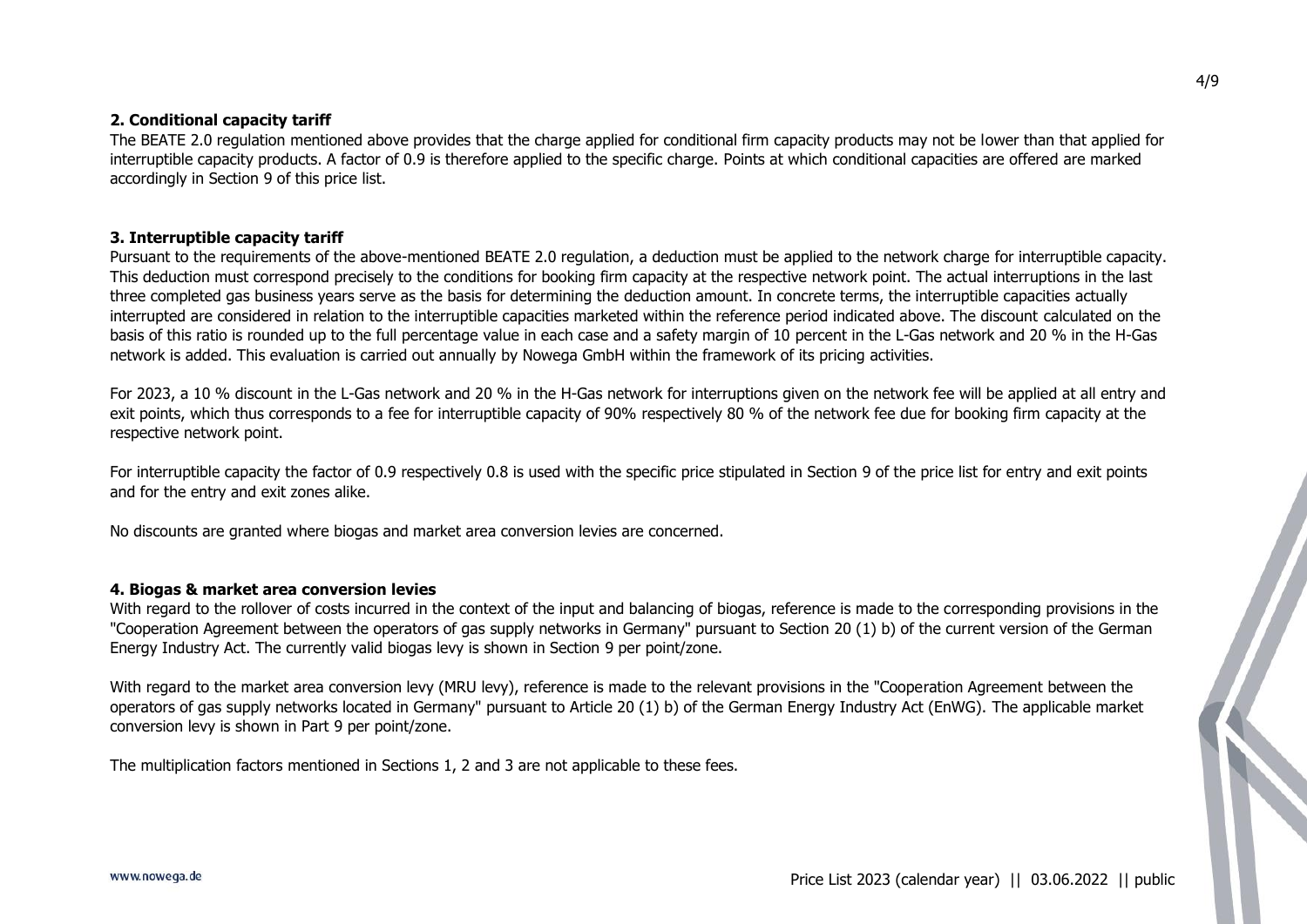#### **5. Rounding up rules**

Invoice amounts or invoice item amounts are rounded up or down to two decimal digits in accordance with standard commercial practice.

#### **6. Contractual penalties**

Contractual penalties for exceeding booked or ordered capacities are charged for in accordance with Article 5 AC.

#### **7. Storage fees**

In accordance with the provisions of the BEATE 2.0 regulation, fees for capacities at storage facilities are to be reduced with a discount of 75% as compared to the fee determined according to the Gas Network Charges Ordinance (GasNEV). Exceptions to this rule apply to storage facilities which are connected to more than one transmission or distribution network and can be used as alternatives to a network interconnection point (market area or border connection point). In the market area THE on the transmission network of Nowega GmbH no storage facilities will be affected.

#### **8. Nomination replacement procedure**

Nowega offers a nomination replacement procedure according to paragraph 14 of the Terms and conditions for the entry and exit contract (Entry-Exit-System) of Nowega GmbH. Here the installation costs of 2,000.00  $\epsilon$  and the monthly costs of 1,250.00  $\epsilon$  are charged accordingly.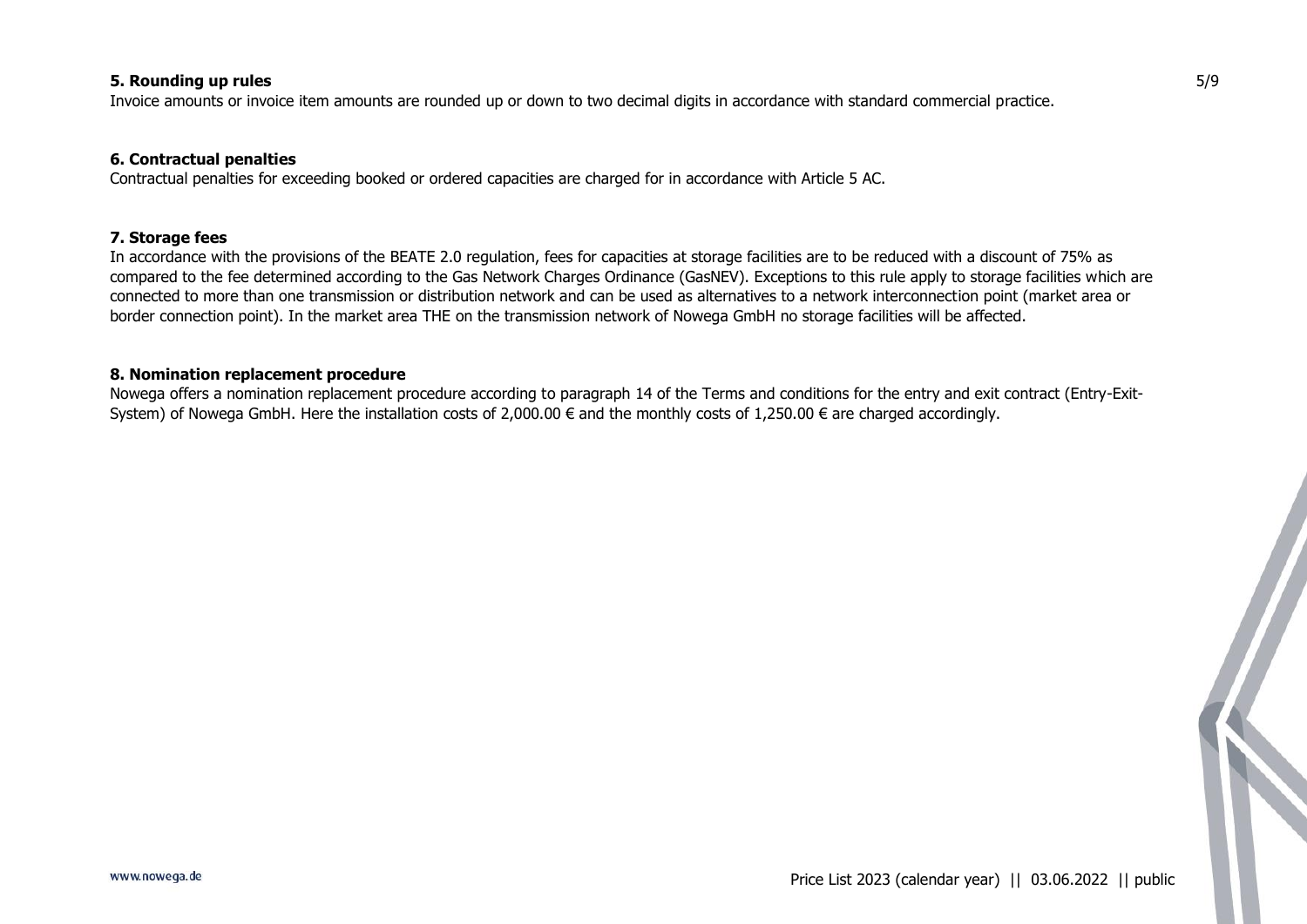## **9. Entry and exit fees**

## **Entry points THE market area (L- und H-Gas)**

| Nowega-ID   Name in the Nowega System | Upstream network operator            | <b>Quality of gas</b> | <b>Specific Nowega price</b><br>E/KWh/h/a] |
|---------------------------------------|--------------------------------------|-----------------------|--------------------------------------------|
| 300 Lehringen *)                      | Erdgas Münster GmbH                  |                       | 4,8200                                     |
| 301 Rehden $*$ )                      | Erdgas Münster GmbH                  |                       | 4,8200                                     |
| 304 Empelde $**$ )                    | <b>GHG Gasspeicher Hannover GmbH</b> |                       | 4,8200                                     |
| 305 Schneeren *)                      | Erdgas Münster GmbH                  |                       | 4,8200                                     |
| 320 Voigtei *)                        | Erdgas Münster GmbH                  |                       | 4,8200                                     |
| 324 Wetscherbruch                     | Biogas Wetscher Bruch KG             |                       | 0,0000                                     |
| 332 Frenswegen *)                     | Erdgas Münster GmbH                  |                       | 4,8200                                     |
| 340 Giesen                            | Biogas Giesen GmbH                   |                       | 0,0000                                     |
| 341 Badbergen                         | DeGeFa GmbH                          | н                     | 0,0000                                     |
| 343 Gr. Giesen HHW $***$ )            | Erdgas Münster GmbH                  |                       | 4,8200                                     |
| 351 Staffhorst *)                     | Erdgas Münster GmbH                  |                       | 4,8200                                     |

Explanations:

\*) FZK and bFZKtemp2 capacity according to Article 9 AC (Annex 2 GTC)

\*\*) bFZK<sub>temp1</sub> capacity according to Article 9 AC (Annex 2 GTC)

\*\*\*) Only interruptible capacity available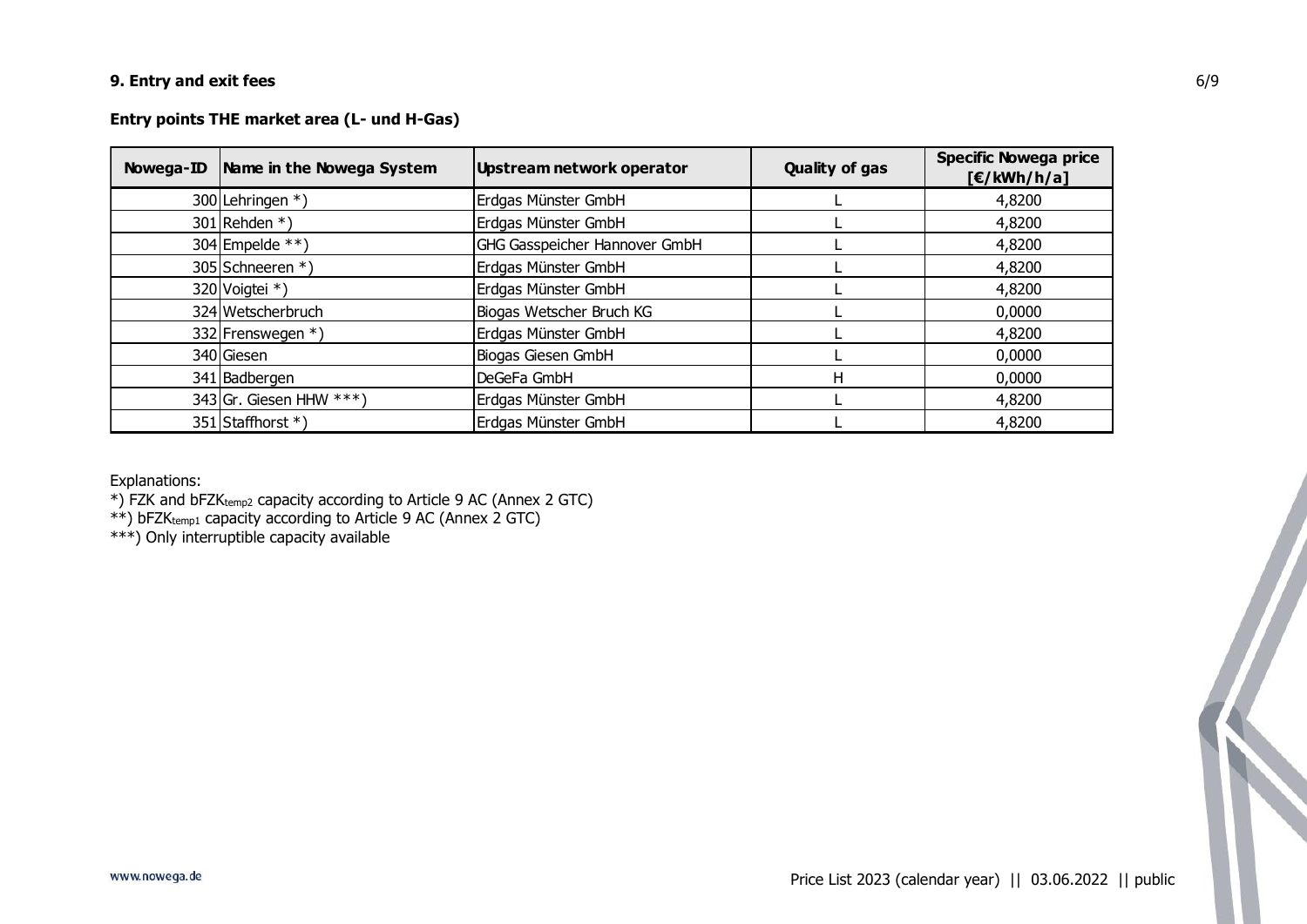# **Exit zones THE market area (L-Gas)**

| Nowega-<br>ID | Name in the Nowega System | Upstream network operator       | Quality of<br>gas | <b>Biogas</b><br>levy[€/kWh/h/a] | <b>Market area</b><br>conversion<br>levy<br>E/KWh/h/a] | <b>Specific Nowega</b><br>price<br>$[\mathsf{E}/kWh/h/a]$ | <b>Total charge</b><br>$[\mathsf{E}/kWh/h/a]$ |
|---------------|---------------------------|---------------------------------|-------------------|----------------------------------|--------------------------------------------------------|-----------------------------------------------------------|-----------------------------------------------|
| 900           | Zone_Nordost              | Avacon Hochdrucknetz GmbH       |                   | n.a.                             | n.a.                                                   | 4,8200                                                    | n.a.                                          |
| 901           | Zone Suedost              | Avacon Hochdrucknetz GmbH       |                   | n.a.                             | n.a.                                                   | 4,8200                                                    | n.a.                                          |
| 902           | Zone Suedwest-Hannover    | Avacon Hochdrucknetz GmbH       |                   | n.a.                             | n.a.                                                   | 4,8200                                                    | n.a.                                          |
| 904           | Zone_Rehden-Wagenfeld     | Stadtwerke EVB Huntetal GmbH    |                   | n.a.                             | n.a.                                                   | 4,8200                                                    | n.a.                                          |
| 905           | Zone Barnstorf            | Stadtwerke EVB Huntetal GmbH    |                   | n.a.                             | n.a.                                                   | 4,8200                                                    | n.a.                                          |
| 906           | Zone Bassum               | Avacon Hochdrucknetz GmbH       |                   | n.a.                             | n.a.                                                   | 4,8200                                                    | n.a.                                          |
| 907           | Zone_Lingen               | Stadtwerke Lingen GmbH (Netz)   |                   | n.a.                             | n.a.                                                   | 4,8200                                                    | n.a.                                          |
| 908           | Zone Lengerich            | Stadtwerke Lengerich GmbH       |                   | n.a.                             | n.a.                                                   | 4,8200                                                    | n.a.                                          |
| 910           | Zone Lemmie               | Enercity Netzgesellschaft mbH   |                   | n.a.                             | n.a.                                                   | 4,8200                                                    | n.a.                                          |
| 911           | Zone_Wallenhorst          | Westnetz GmbH                   |                   | n.a.                             | n.a.                                                   | 4,8200                                                    | n.a.                                          |
| 912           | Zone Neuenkirchen         | Westnetz GmbH                   |                   | n.a.                             | n.a.                                                   | 4,8200                                                    | n.a.                                          |
| 913           | Zone Geeste               | Westnetz GmbH                   |                   | n.a.                             | n.a.                                                   | 4,8200                                                    | n.a.                                          |
| 914           | Zone Engden               | Westnetz GmbH                   |                   | n.a.                             | n.a.                                                   | 4,8200                                                    | n.a.                                          |
| 919           | Zone_Bramsche             | Stadtwerke Bramsche GmbH (Netz) |                   | n.a.                             | n.a.                                                   | 4,8200                                                    | n.a.                                          |
| 923           | Zone Lemfoerde            | Westnetz GmbH                   |                   | n.a.                             | n.a.                                                   | 4,8200                                                    | n.a.                                          |
| 924           | Zone_Bentheim-Salzbergen  | Westnetz GmbH                   |                   | n.a.                             | n.a.                                                   | 4,8200                                                    | n.a.                                          |
| 925           | Zone Petershagen          | Westnetz GmbH                   |                   | n.a.                             | n.a.                                                   | 4,8200                                                    | n.a.                                          |
| 926           | Zone Velpe                | <b>Westnetz GmbH</b>            |                   | n.a.                             | n.a.                                                   | 4,8200                                                    | n.a.                                          |
| 927           | Zone Bohnhorst            | Gelsenwasser Energienetze GmbH  |                   | n.a.                             | n.a.                                                   | 4,8200                                                    | n.a.                                          |
| 952           | Zone_Neuenhaus            | Stadtwerke Neuenhaus GmbH       |                   | n.a.                             | n.a.                                                   | 4,8200                                                    | n.a.                                          |
| 958           | Zone Landesbergen I       | Gelsenwasser Energienetze GmbH  |                   | n.a.                             | n.a.                                                   | 4,8200                                                    | n.a.                                          |
| 959           | Zone_Voigtei              | Avacon Hochdrucknetz GmbH       |                   | n.a.                             | n.a.                                                   | 4,8200                                                    | n.a.                                          |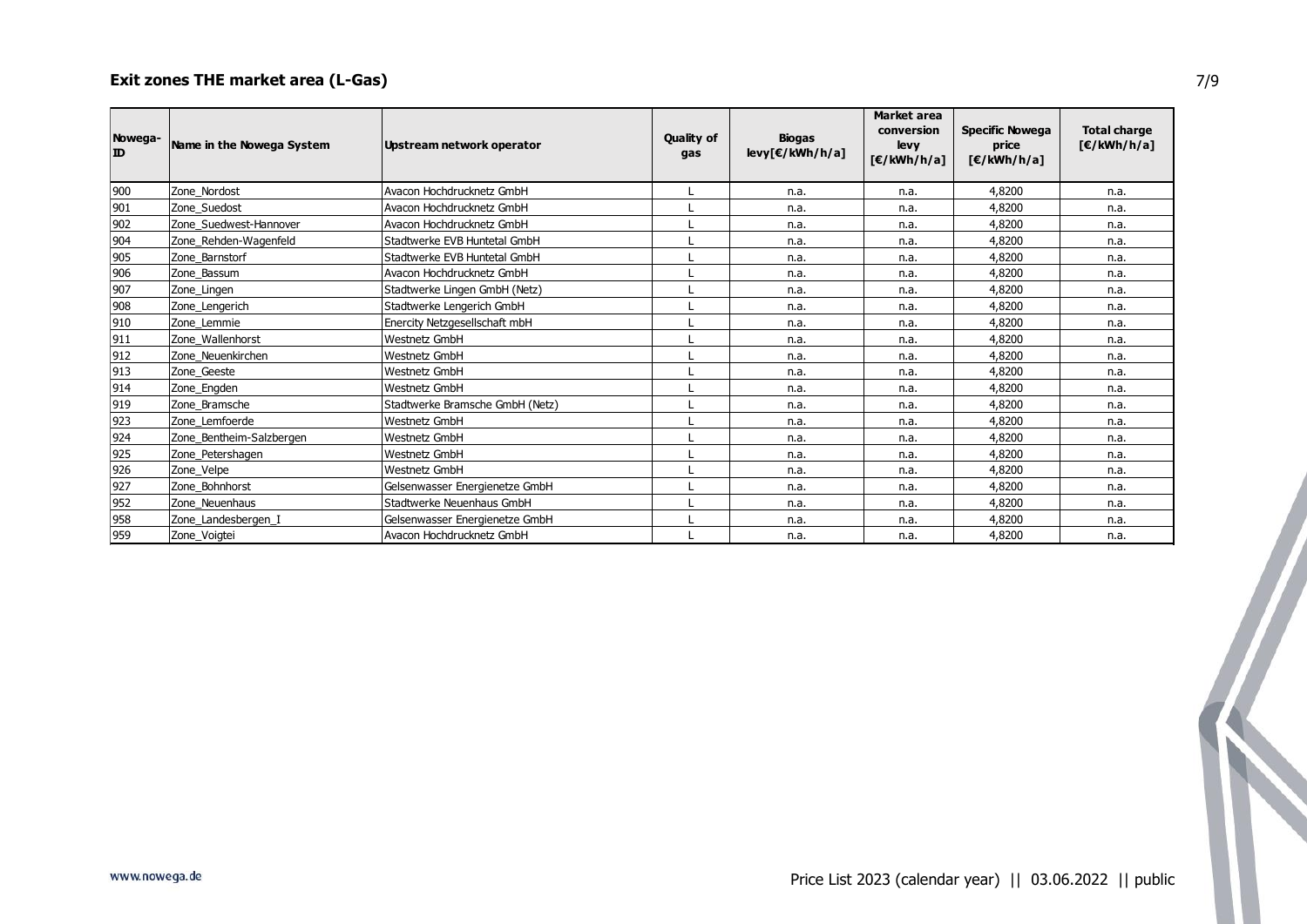# **Exit points THE market area (L-Gas)**

| Nowega-<br>ID | Name in the Nowega System        | Upstream network operator                                             | <b>Quality of</b><br>gas | <b>Biogas levy</b><br>E/kWh/h/a] | <b>Market area</b><br>conversion<br>levy<br>$E/kWh/h/a$ ] | <b>Specific Nowega</b><br>price<br>$[\mathsf{E}/kWh/h/a]$ | <b>Total charge</b><br>F(Nh/h/a] |
|---------------|----------------------------------|-----------------------------------------------------------------------|--------------------------|----------------------------------|-----------------------------------------------------------|-----------------------------------------------------------|----------------------------------|
|               |                                  | LV ABC Keramik H&R Berentelg GmbH & Co. KG,                           |                          |                                  |                                                           |                                                           |                                  |
| 004           | Recke                            | <b>Werk Velpe</b>                                                     |                          | n.a.                             | n.a.                                                      | 4,8200                                                    | n.a.                             |
| 007           | Pente                            | LV Wienerberger GmbH                                                  |                          | n.a.                             | n.a.                                                      | 4,8200                                                    | n.a.                             |
| 011           | Bramsche Engterstrasse           | LV Essex Furukawa Magnet Wire Germany GmbH                            |                          | n.a.                             | n.a.                                                      | 4,8200                                                    | n.a.                             |
| 012           | Bramsche_Hafenstrasse_I          | LV Lacroix + Kress GmbH Werk Bramsche                                 | L                        | n.a.                             | n.a.                                                      | 4,8200                                                    | n.a.                             |
| 013           | Bramsche Hafenstrasse II         | LV Leiber GmbH                                                        |                          | n.a.                             | n.a.                                                      | 4,8200                                                    | n.a.                             |
| 015           | Bramsche Raschplatz              | LV Tapetenfabrik Gebr. Rasch GmbH & Co. KG                            |                          | n.a.                             | n.a.                                                      | 4,8200                                                    | n.a.                             |
| 018           | Bramsche Sanders                 | LV Sanders-Kauffmann GmbH                                             |                          | n.a.                             | n.a.                                                      | 4,8200                                                    | n.a.                             |
| 019           | Venne                            | LV Waffelfabrik Meyer zu Venne GmbH und Co. KG                        |                          | n.a.                             | n.a.                                                      | 4,8200                                                    | n.a.                             |
| 020           | Georgsmarienhuette               | LV Georgsmarienhütte GmbH                                             |                          | n.a.                             | n.a.                                                      | 4,8200                                                    | n.a.                             |
| 029           | Heisterholz                      | LV Braas GmbH                                                         | $\mathbf{I}$             | n.a.                             | n.a.                                                      | 4,8200                                                    | n.a.                             |
| 030           | Obernkirchen                     | LV Ardagh Glass Germany GmbH                                          |                          | n.a.                             | n.a.                                                      | 4,8200                                                    | n.a.                             |
| 035           | Sigmundshall                     | LV K+S Aktiengesellschaft                                             |                          | n.a.                             | n.a.                                                      | 4,8200                                                    | n.a.                             |
| 037           | Empelde                          | GHG Gasspeicher Hannover GmbH                                         |                          | 0,0000                           | 0,0000                                                    | 4,8200                                                    | 4,8200                           |
| 040           | Hugo                             | LV K+S Aktiengesellschaft                                             |                          | n.a.                             | n.a.                                                      | 4,8200                                                    | n.a.                             |
| 043           | Salzdetfurth                     | LV K+S Aktiengesellschaft                                             |                          | n.a.                             | n.a.                                                      | 4,8200                                                    | n.a.                             |
| 070           | Schuettorf Geiststrasse          | LV Schümer Textil GmbH                                                |                          | n.a.                             | n.a.                                                      | 4,8200                                                    | n.a.                             |
| 073           | Schuettorf_Schuetzenstrasse      | LV A. Berentelg & Co.KG, Klinker- und Keramikwerke,<br>Werk Schüttorf |                          | n.a.                             | n.a.                                                      | 4,8200                                                    | n.a.                             |
| 075           | Bentheim Bahnhofstrasse          | LV Thermalsole- und Schwefelbad Bentheim GmbH                         | $\mathbf{I}$             | n.a.                             | n.a.                                                      | 4,8200                                                    | n.a.                             |
| 076           | Bentheim Deilmannstrasse         | LV KCA DEUTAG Drilling GmbH                                           | $\mathbf{I}$             | n.a.                             | n.a.                                                      | 4,8200                                                    | n.a.                             |
| 096           | Lingen_Raffineriestrasse (L-Gas) | LV BP Europa SE - Erdöl-Raffinerie Emsland                            |                          | n.a.                             | n.a.                                                      | 4,8200                                                    | n.a.                             |
| 099           | Lingen Am Hilgenberg I           | LV Baerlocher GmbH                                                    |                          | n.a.                             | n.a.                                                      | 4,8200                                                    | n.a.                             |
| 100           | Lingen Niederdarmer Strasse      | LV BENTELER Steel/Tube GmbH                                           |                          | n.a.                             | n.a.                                                      | 4,8200                                                    | n.a.                             |
| 104           | Lemfoerde_Landwehrweg            | LV BASF Polyurethanes GmbH                                            |                          | n.a.                             | n.a.                                                      | 4,8200                                                    | n.a.                             |
| 111           | Gretesch                         | derzeit kein LV angeschlossen                                         |                          | n.a.                             | n.a.                                                      | 4,8200                                                    | n.a.                             |
| 112           | Ostercappeln                     | LV Ammonit GmbH & Co.                                                 |                          | n.a.                             | n.a.                                                      | 4,8200                                                    | n.a.                             |
| 115           | Icker                            | LV Rendac Icker GmbH & Co. KG                                         |                          | n.a.                             | n.a.                                                      | 4,8200                                                    | n.a.                             |
| 208           | Wagenfeld_Maschweg               | LV Wagenfelder Spinnereien GmbH                                       |                          | n.a.                             | n.a.                                                      | 4,8200                                                    | n.a.                             |
| 218           | Landesbergen II                  | LV Statkraft Germany GmbH                                             |                          | n.a.                             | n.a.                                                      | 4,8200                                                    | n.a.                             |
| 220           | Steyerberg                       | LV Oxxynova GmbH                                                      |                          | n.a.                             | n.a.                                                      | 4,8200                                                    | n.a.                             |
| 222           | Lingen_Broegbern                 | LV Neptune Energy Deutschland GmbH                                    |                          | n.a.                             | n.a.                                                      | 4,8200                                                    | n.a.                             |
| 223           | Geeste Hesepe                    | LV Klasmann-Deilmann Produktionsgesellschaft<br>Süd mbH & Co.KG GmbH  |                          | n.a.                             | n.a.                                                      | 4,8200                                                    | n.a.                             |
| 224           | Geeste_Oelwerkstrasse            | LV Dalumer Trocknungswerk GmbH & Co. KG                               |                          | n.a.                             | n.a.                                                      | 4,8200                                                    | n.a.                             |
| 226           | Siedenburg ZGT                   | LV ExxonMobil Production Deutschland GmbH                             |                          | n.a.                             | n.a.                                                      | 4,8200                                                    | n.a.                             |